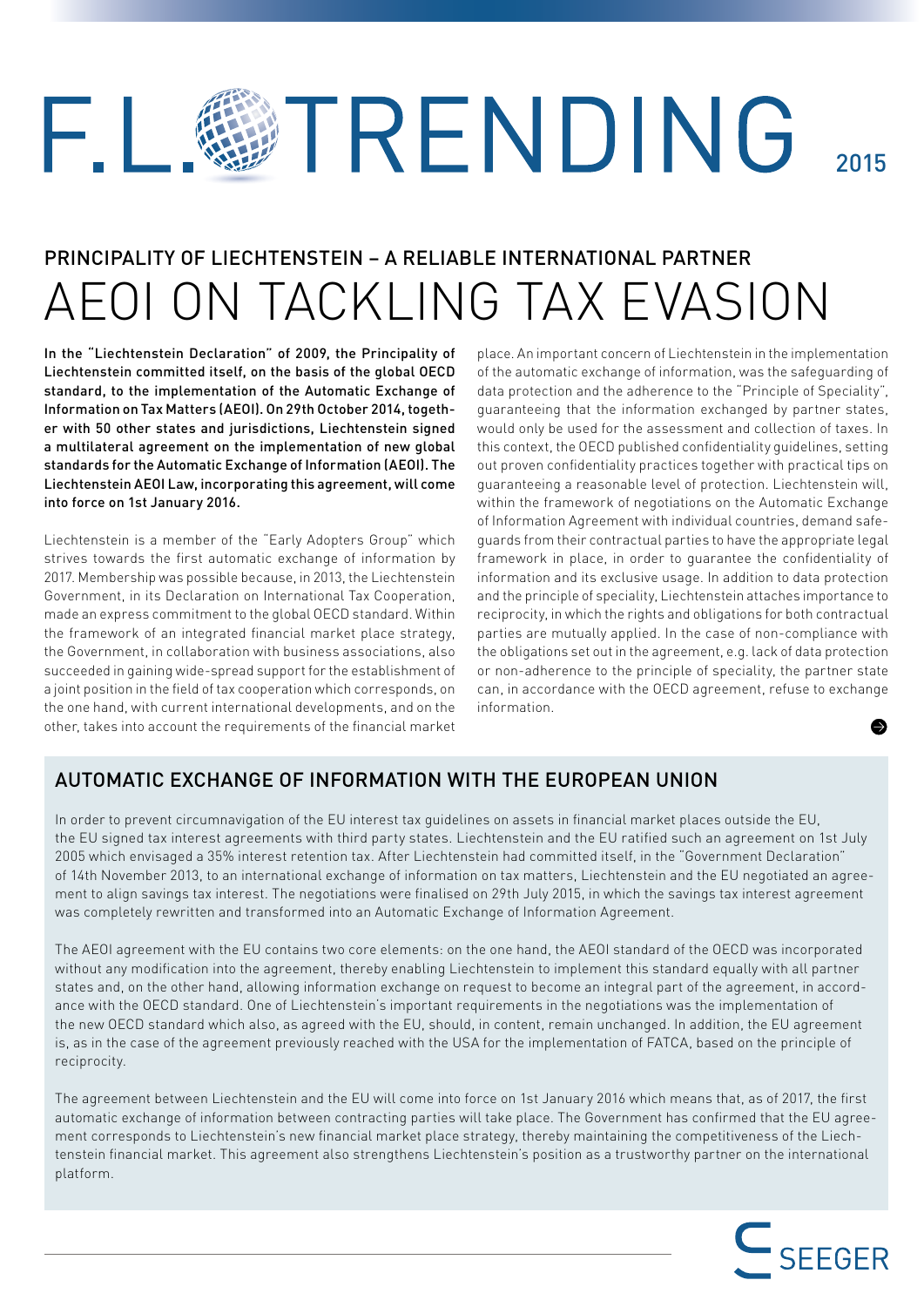## EDITORIAL



The Liechtenstein Financial Services Sector is in a transformation phase which proactively focuses on the increasing number of regulations and demands for international transparency. Through decades of experience and the provision of legal requirements, the financial market place in Liechtenstein has the necessary prerequisites at its disposal in order to set the points for the transformation process in the future. The financial market place Liechtenstein is globally recognised as a reliable partner, this is mirrored in the current consequential implementation of guide lines for the Automatic Exchange of Information (AEOI). Liechtenstein participates actively in international discussions with regard to an effective and unified application. examination and further development of international standards. This provides planning and legal certainty – two essential conditions for the sustainability of asset protection in the financial services sector and for customers of the Liechtenstein financial market.

Yours sincerely,

Dr. Norbert Seeger

#### Tax Cooperation Based on Global OECD Standards

Since the "Liechtenstein Declaration" of 2009, Liechtenstein has continually taken the path of aligning the financial market place to international standards. When the European Council took the decision in spring 2013 to expedite the Automatic Exchange of Information at an EU and international level, Liechtenstein was already prepared. Shortly afterwards, the OECD approved a model for a global standard on exchange of information, which had been developed by the "OECD Task Force 10", in which Liechtenstein had participated. In the governmental declaration which followed on 14th November 2013, Liechtenstein, once again, committed itself to international tax cooperation on the basis of the OECD standard. This political commitment to the implementation of the new OECD standard was also made to the Global Forum on Transparency and Exchange of Information for Tax Purposes. In 2014, Liechtenstein, along with 50 other states and jurisdictions, also signed a multilateral agreement on the implementation of the new OECD standard on the automatic exchange of information.

Liechtenstein followed the recommendations of the International Monetary Fund and the European Council to provide legal assistance in cases of serious tax offences in the areas of direct and indirect taxation, by extending the laws on legal assistance to matters of fiscal crimes. These extensions will come into force on 1st January 2016. The legal situation, up until then, had placed Liechtenstein in somewhat of a dilemma as it conflicted with the strategy laid out in the "Liechtenstein Declaration". This rectification means that there is no longer a distinction made between tax fraud and tax evasion. However, the concept of dual criminality must apply: legal assistance will only be granted if the circumstances described in the request for legal assistance also constitute a punishable crime under Liechtenstein Law. The broadening of legal assistance to encompass fiscal matters not only fulfils international standards but also follows the goal of removing the discrepancy between rulings on legal and administrative assistance in criminal tax procedures.

#### Liechtenstein Once Again Receives "Triple A" Ratings in 2015

Liechtenstein's active policy has strengthened its reputation and the integrity of its financial market. In September 2015, Standard & Poor's recognised Liechtenstein's policies by once again presenting a Triple A rating. Standard & Poor's justified the high rating by pointing out that Liechtenstein has no state debt and has a wealthy and healthy economy at its disposal.

#### Implementation of AEOI Standards into National Legislation

The legal framework for the implementation of AEOI standard is structured on three levels: an international agreement, a common reporting standard and the inclusion into national law. The exchange of information with a partner state is not automatic but requires a special bilateral agreement between both parties.

The national implementation law, passed by the Liechtenstein Government, sets out the legal framework, in which information exchange with partner states can be conducted. The financial institutions that are required to make declarations must do so by presenting such to the Liechtenstein tax authorities who then, in turn, in an automated process, forward them to the responsible authorities of the partner state. Financial institutions who are required to make declarations are, in particular, banks and life insurance companies, whereas industrial and commercial companies, trading and service organisations are not generally required to exchange information. The tax authorities are not required to forward information if it contravenes with the Liechtenstein "ordre public". Equally, there is no obligation to transfer information if the foreign authority is not in a position to provide comparable information on reportable accounts. Tax authorities are obliged to store the information exchanged for a period of five years. After this maximum storage period, it is to be destroyed.

#### Classification as Reporting or Non-Reporting Financial Institutions

Within the terms of Automatic Exchange of Information, all legal entities must be classified

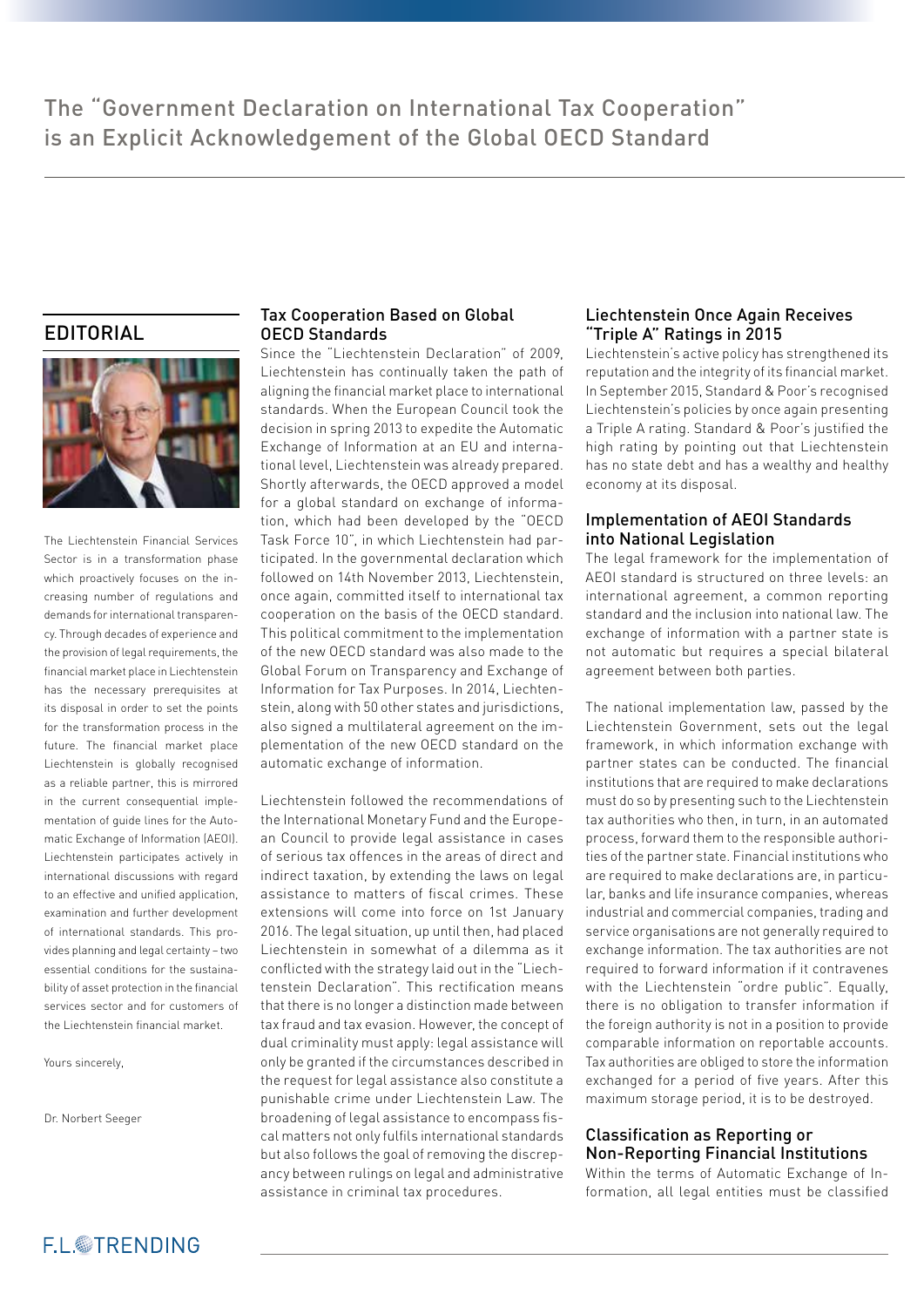as either Financial Institutions (FI) or as Non-Financial Entities (NFE). A legal entity covers all forms of legal bodies, e.g. trusts, foundations, establishments, corporations, partnerships, trust companies or asset structures. Sole proprietorships, in comparison, do not fall into the category of legal entity. The classification of existing legal entities must be undertaken within one year after the law has come into force whereas new legal entities must be classified immediately.

The AEOI standard requires that financial institutions should be classified as reporting or nonreporting financial institutions. The accounts and persons identified by the reporting institutions must be automatically reported, annually, to the tax authorities. This information will then be forwarded to the partner state. The term "Financial Account" applies to identified accounts which may not only be classical bank accounts but e.g. security accounts and, in the case of investment companies, the benefit from a foundation. In the case of insurance, this term also covers redeemable insurance and annuity contracts.

#### Detailed Information on Accounts and Account Holders

Within the framework of information exchange, financial institutions are obliged to provide detailed information on account holders to the tax authorities. The information to be reported must include the name, address, state of residence and tax identification number, together with the date of birth of the account holder. In the case of a legal entity, e.g. a foundation, data on all parties to the foundation must be disclosed. The calendar year closing balance must also to be presented. In the case of custodial accounts, information on interest, dividends or proceeds from sales is to be provided.

Data protection requires that financial institutions must inform account holders about their duty to provide information as well as with which partner state the information has been exchanged and the details of the information to be forwarded, whereby account holders have the right to demand that any incorrect information, which may have been passed on, be rectified. Data protection also requires that all information exchanged by tax authorities be treated with discretion. The information exchanged shall only be used for taxation purposes i.e. assessment, collection or prosecution.

#### Liechtenstein Has Created Planning and Legal Certainty

The international trend towards Automatic Exchange of Information has been apparent for some years. Liechtenstein was aware that this tendency would not leave the Liechtenstein financial market place unscathed. Liechtenstein's requirements on the structure of an automatic exchange of information concentrated on creating a "levelplaying-field", as only an acceptable international standard could quarantee competitive

## HIGH SECURITY IN THE STABIQ TREASURE HOUSE

The STABIQ TREASURE HOUSE is dedicated to the custody of valuables in one building complex which guarantees the highest standards of security and is most suited for the safekeeping of precious metals, gold, coins and valuable jewellery. State of the art climate control guarantees that also works of art can be stored under the best possible conditions. Works of art and cultural artefacts can be kept in accordance with the individual requirements of the customer.

Especially in times of economic and social uncertainty, over large areas of the world, the desire for security and the preservation of value increases. The new STABIQ Treasure House offers not only ideal storage for valuable objects, unique collections and heirlooms but also facilitates private viewings of precious items in a personally designed setting. The highest possible security coupled with unique architecture provides appropriate and individual storage facilities – professionally adapted to the personal wishes and expectations of our clientele.

The unique STABIQ TREASURE HOUSE also serves as an Open Customs Warehouse which fulfils the stringent guidelines of the Swiss Customs Authorities. In a customs warehouse of this type, the levying of import duties, such as customs and import taxes as well as the implementation of trading measures, are waived. In collaboration with our legal office and trust company, the STABIQ OPEN CUSTOMS WAREHOUSE offers flexible taxation opportunities for the acquisition. storage and sale of valuable objects, especially in the delicate area of cultural assets.

For further information visit www.stabiq.com